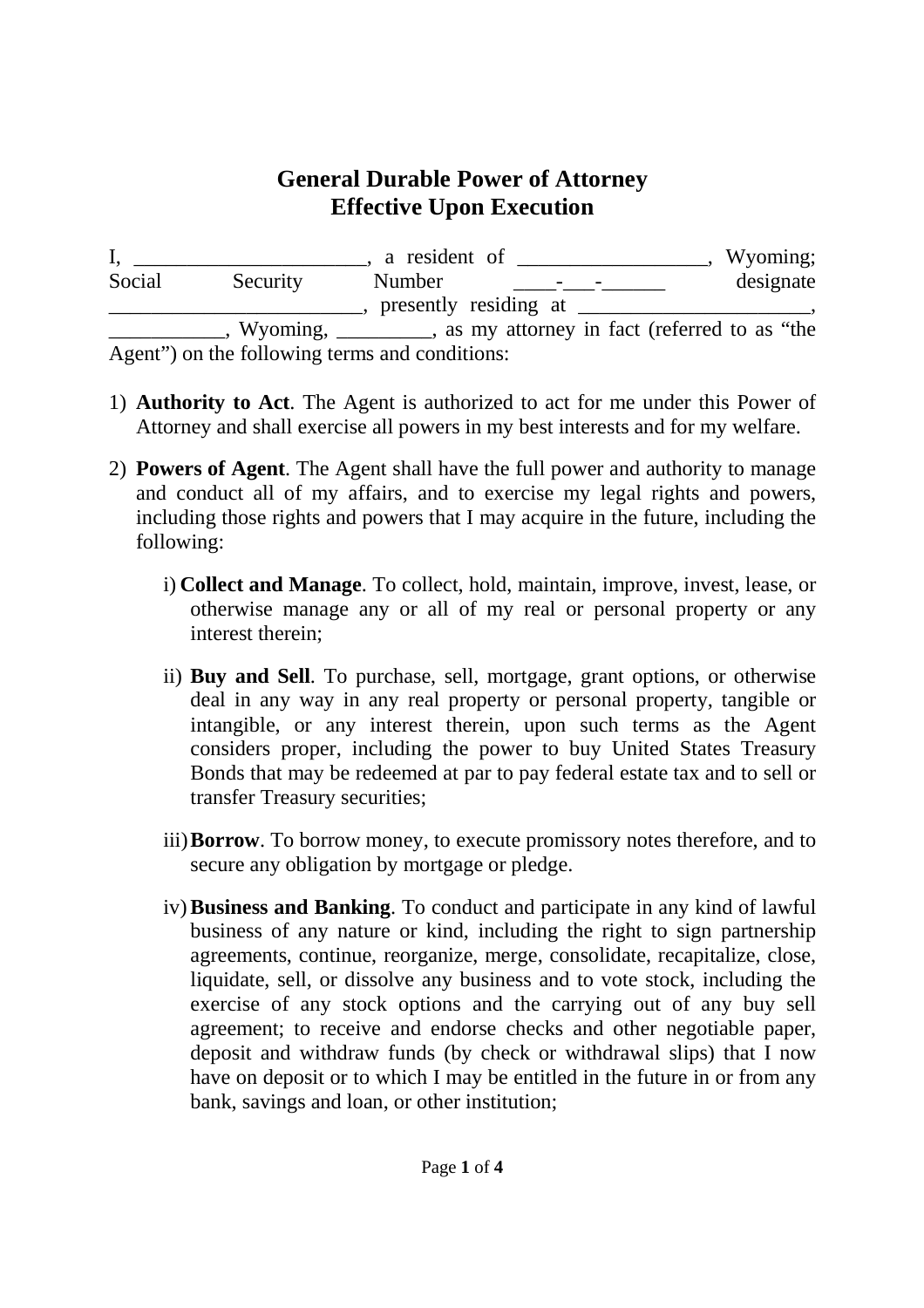- v) **Tax Returns and Reports**. To prepare, sign, and file separate or joint income, gift, and other tax returns and other governmental reports and documents; to consent to any gift; to file any claim for tax refund; and to represent me in all matters before the Internal Revenue Service;
- vi) **Safe Deposit Boxes**. To have access to any safety deposit box registered in my name alone or jointly with others, and to remove any property or papers located therein;
- vii) **Proxy Rights**. To act as my agent or proxy for any stocks, bonds, shares, or other investments, rights, or interests I may now or hereafter hold;
- viii) **Legal and Administrative Proceedings**. To engage in any administrative or legal proceedings or lawsuits in connection with any matter herein;
- ix)**Transfers in Trust**. To transfer any interest I may have in property, whether real or personal, tangible or intangible, to the trustee of any trust that I have created for my benefit;
- x) **Delegation of Authority**. To engage and dismiss agents, counsel, and employees, in connection with any matter, upon such terms as my agent determines;
- xi) **Restrictions on Agent's Powers**. Regardless of the above statements, my agent (1) cannot execute a will, a codicil, or any will substitute on my behalf; (2) cannot change the beneficiary on any life insurance policy that I own; (3) cannot make gifts on my behalf; and (4) may not exercise any powers that would cause assets of mine to be considered taxable to my agent or to my agent's estate for purposes of any income, estate, or inheritance tax, and (5) cannot contravene any medical power of attorney I have executed whether prior or subsequent to the execution of this Power of Attorney.
- 3) **Durability**. This durable Power of Attorney shall not be affected by my death or disability except as provided by law, and shall continue in effect until my death or until revoked by me in writing.
- 4) **Reliance by Third Parties**. Third parties may rely upon the representations of the Agent as to all matters regarding powers granted to the Agent. No person who acts in reliance on the representations of the Agent or the authority granted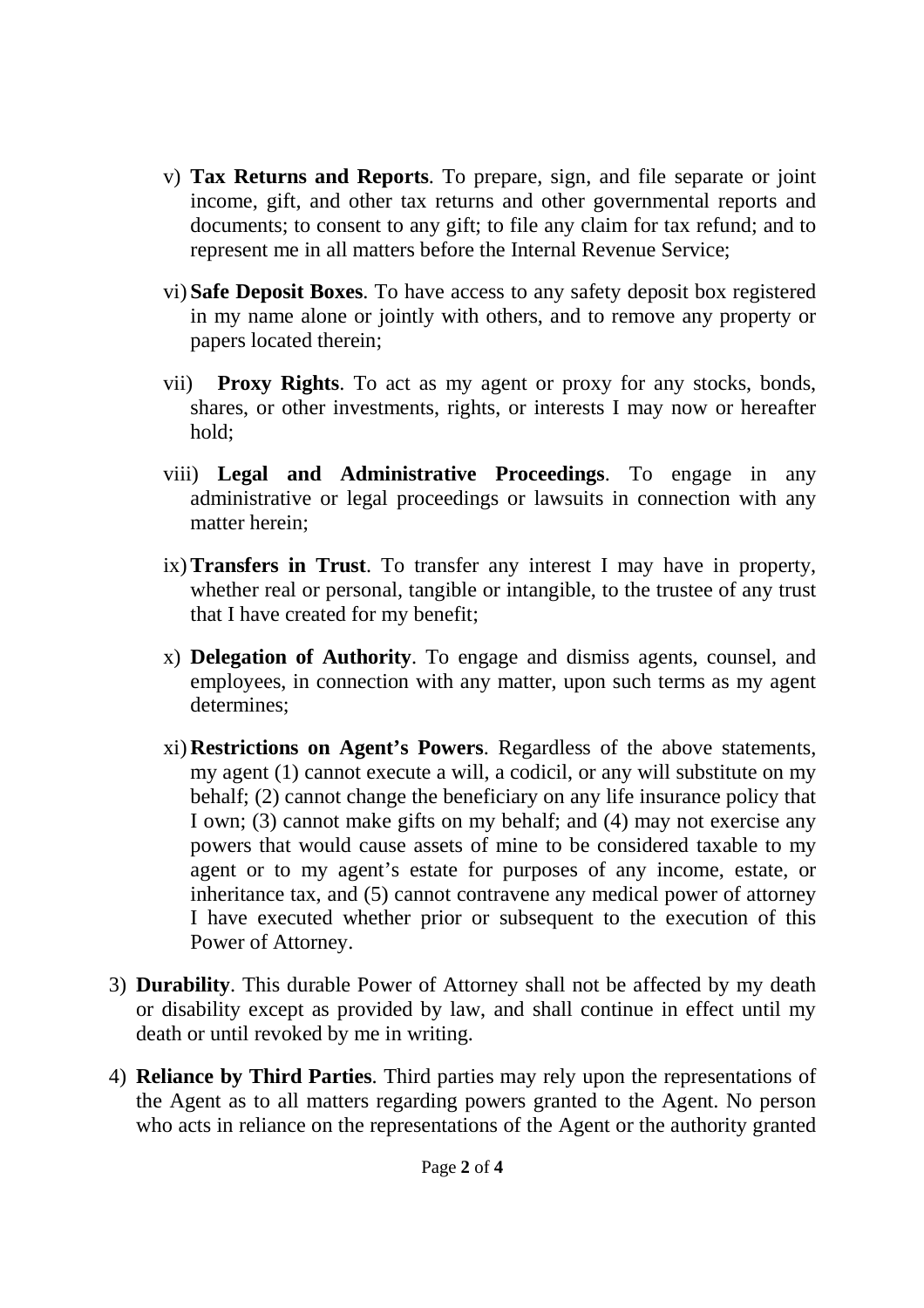under this Power of Attorney shall incur any liability to me or to my estate for permitting the Agent to exercise any power prior to actual knowledge that the Power of Attorney has been revoked or terminated by operation of law or otherwise.

- 5) **Indemnification of Agent**. No agent named or substituted in this power shall incur any liability to me for acting or refraining from acting under this power, except for such agent's own misconduct or negligence.
- 6) **Original Counterparts**. Photocopies of this signed Power of Attorney shall be treated as original counterparts.
- 7) **Revocation**. I hereby revoke any previous Power of Attorney that I may have given to deal with my property and affairs as set forth herein.
- 8) **Compensation**. The Agent shall be reimbursed for reasonable expenses incurred while acting as Agent but may not receive compensation for acting as Agent.
- 9) **Substitute Agent**. If \_\_\_\_\_\_\_\_\_\_\_\_\_\_\_\_\_\_\_\_\_\_ is, at any time, unable or unwilling to act, I then appoint \_\_\_\_\_\_\_\_\_\_\_\_\_\_\_\_\_\_\_\_, presently residing at \_\_\_\_\_\_\_\_\_\_\_\_\_\_\_\_\_, \_\_\_\_\_\_\_\_\_\_\_, Wyoming, \_\_\_\_\_\_\_\_\_, as my Agent.

Dated:

Signature

Signed in the presence of:

\_\_\_\_\_\_\_\_\_\_\_\_\_\_\_\_\_\_\_\_\_\_\_\_\_\_\_\_\_\_\_

\_\_\_\_\_\_\_\_\_\_\_\_\_\_\_\_\_\_\_\_\_\_\_\_\_\_\_\_\_\_\_

\_\_\_\_\_\_\_\_\_\_\_\_\_\_\_\_\_\_\_\_\_\_\_\_\_\_\_\_\_\_\_

\_\_\_\_\_\_\_\_\_\_\_\_\_\_\_\_\_\_\_\_\_\_\_\_\_\_\_\_\_\_\_

[WITNESS]

[WITNESS]

Subscribed and sworn to before me on \_\_\_\_\_\_\_\_\_\_\_\_\_\_.